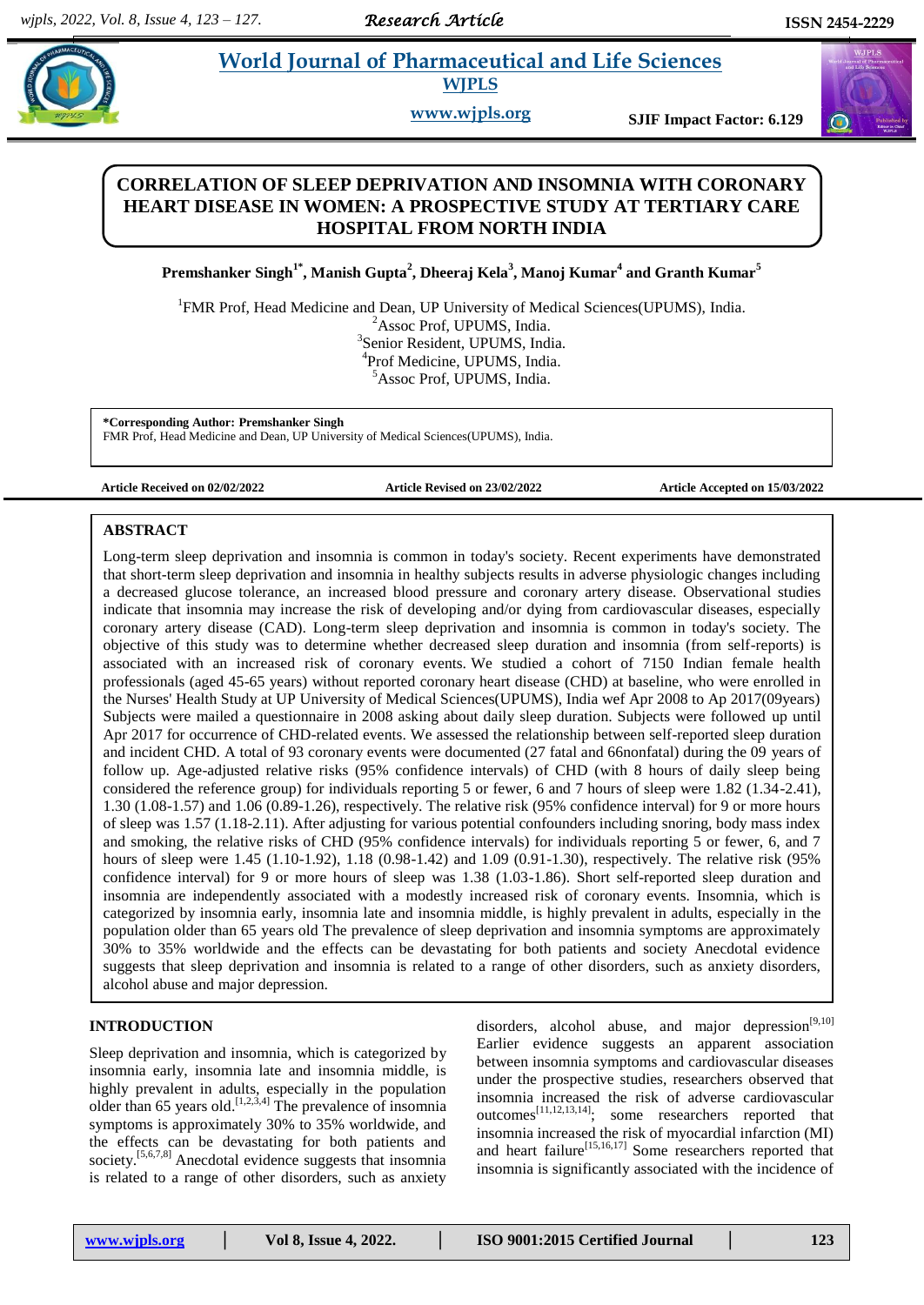hypertension<sup> $[18,19,20]$ </sup> while others reported that insomnia moderately influenced the incidence of acute  $MI^{[21,22]}$ Recently, a large-scale cohort study from Northern India, indicated that the number of insomnia symptoms was positively correlated with the overall risk of total cardiovascular diseases.<sup>[23,24]</sup> These results highlighted the importance of high-quality sleep for the prevention of cardiovascular diseases. However, the exact causality between sleep deprivation, insomnia and cardiovascular diseases remains unexplored.Although many epidemiological investigations show that multiple biomarkers are associated with complex diseases, the ability of traditional observational studies in determining whether these factors are causal is limited.

#### **METHOD**

#### **Study population**

The Nurses' Health Study cohort was established in 2008 when 121 70 females, married, registered nurses, aged 30 to 55 years and residing in north India, completed a mailed questionnaires about their medical history and lifestyle. Follow-up questionnaires have been sent every 2 years to update information on potential risk factors and to identify newly diagnosed cases of coronary and other diseases. On the 1990 questionnaire, subjects were requested to provide the following information: "Indicate total hours of actual sleep in a 24-hour period." Subjects were asked to choose one of the following options: 5 or fewer, 6, 7, 8, 9, 10, 11 or more hours. Between 07Apr, 2008 and 07Apr 2017, the incidence rates of CHDrelated events were assessed in the 71 61 women aged 40 to 65 years who answered these questions and were not diagnosed as having cardiovascular disease in 2017 .The primary end point for this study was incident CHDrelated events (defined as a nonfatal myocardial infarction [MI] or fatal CHD) that occurred after the return of the 1990 questionnaire but before 07 Apr 2017. We requested permission to review medical records from women who reported having a nonfatal MI on a followup questionnaires. A nonfatal MI was confirmed if data in the record met the criteria of the World Health Organization<sup>[25]</sup> of symptoms plus either diagnostic electrocardiographic changes or elevated cardiac enzyme levels. Infarctions that required hospital admission and for which confirmatory information was obtained by interview or letter but for which no medical records were available, were designated as probable (17%). We included all confirmed and probable cases in these analyses.Deaths were reported by next of kin and the postal system or ascertained through the National Death Index. We estimated that follow-up for the deaths was more than 98% complete<sup>[26]</sup> A fatal MI was confirmed by hospital records or autopsy or if CHD was listed as the cause of death on the death certificate and evidence of previous CHD was available. We designated as presumed fatal CHD cases in which CHD was the underlying cause on the death certificate but no records were available. These cases constituted about 14.7% of fatal CHD cases. We also included sudden deaths (defined as death within 2 hour of the onset of

symptoms). We included all confirmed and presumed fatal CHD cases plus those with sudden death in these analysis.

#### **Statistical analyses**

The person-time for each exposure category (sleep duration of  $\leq$ 5, 6, 7, 8, or  $\geq$ 9 hours per night) was accumulated. Incidence rates were calculated by dividing the number of events by person-time of follow-up in each category. In our analysis, each participant contributed person-years to the analysis until an event occurred (either a fatal or a nonfatal MI). Once an event occurred, the participant was removed from the analysis and no longer contributed any further person-years. The relative risk (RR) was computed as the rate in a specific category of exposure divided by that in the reference category (sleep duration of 8 hours per night), with adjustment for age. We chose a reference category of 8 hours per night for 2 reasons. First, 8 hours is conventionally considered to be the appropriate duration of sleep. Second, this category was associated with the lowest rate of CHD in our cohort. In multivariate analyses using pooled logistic regression<sup>[27]</sup> we simultaneously included age (5-year interval), smoking status (never, past and current smoking of 1-14, 15-24 and ≥25 cigarettes per day), body mass index (in quintiles), alcohol consumption (0, 1-4, 5-14, and  $\geq 15$ g/d), physical activity (weekly energy expenditure in metabolic equivalent hours), menopausal status (premenopausal, postmenopausal without hormone replacement, postmenopausal with past hormone replacement and postmenopausal with current hormone replacement), depressed mood, aspirin use, parental history of MI before the age of 60 years and a history of hypercholesterolemia. We also controlled for the duration of night shifts worked. This information was ascertained from the 1990 questionnaires in which subjects were asked how many years of rotating shifts they performed. Subjects were then divided into 4 groups depending on the duration of night shift working (0, 1-3, 4-6, and ≥09 years). We did not control for a history of hypertension or diabetes mellitus in the primary analysis because decreased sleep duration may be associated with the development of hypertension or diabetes mellitus<sup>[28,29]</sup> Thus, the development of hypertension or diabetes mellitus may be an intermediate step in the causal pathway between decreased sleep duration and cardiovascular disease.

#### **RESULT**

The primary analysis was the ascertainment of incident CHD-related events during the 09-year study period. During this period, we documented 934 incident cases of CHD (271 fatal and 663 nonfatal).

At baseline, 5% of the women reported sleeping 5 or fewer hours a day, 26% slept 6 hours a day, 41% slept 7 hours a day, 24% slept 8 hours a day and 5% slept 9 hours or more a day (percentages do not total 100 because of rounding). Baseline characteristics of the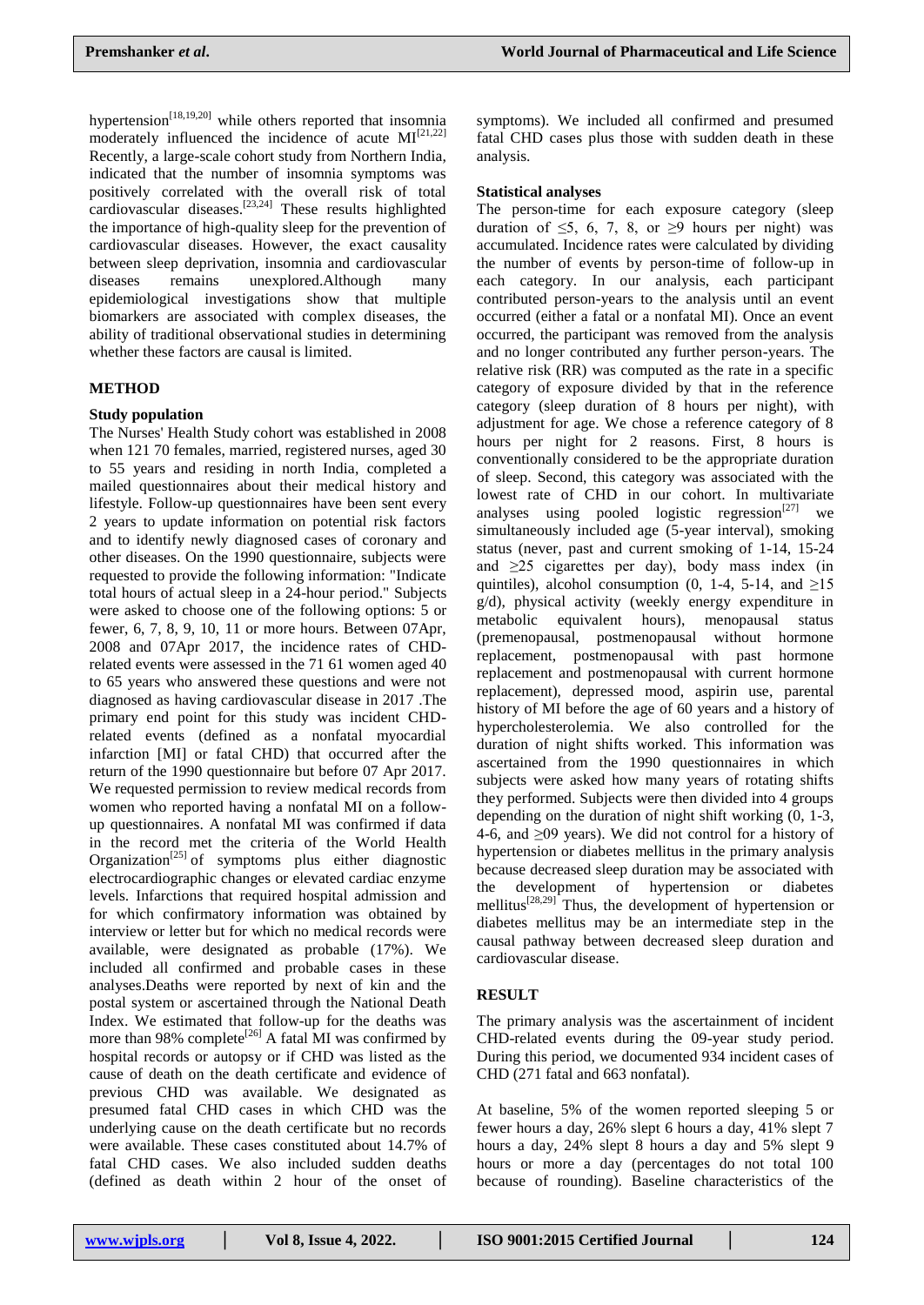women in the various sleep duration categories are shown in. Increased and decreased sleep durations were associated with an increased prevalence of diabetes mellitus, hypertension and hypercholesterolemia. Women in these sleep categories also tended to be heavier. Regular snoring was slightly more common in those who slept for a longer duration. Nurses who slept less tended to report more shift working. The amount of weekly exercise did not differ substantially among the groups.

After adjustment for age, sleep duration was associated with a significantly increased risk of incident CHD. For short sleepers (ie, those who slept  $\leq 5$  hours per night), the RRs of CHD were 1.82 for all CHD, 1.67 for fatal CHD and 1.89 for nonfatal MI. For long sleepers (ie, those who slept  $\geq$ 9 hours per night), the RRs were 1.57 for all CHD, 1.71 for fatal CHD, and 1.50 for nonfatal MI.

After adjusting for smoking status, body mass index and other covariates, the positive associations for CHD were attenuated but remained statistically significant. Without adjustment for diabetes mellitus or hypertension, multivariate RRs were 1.45 for short-duration sleepers and 1.38 for 9-hour or longer sleepers. After additional adjustment for a history of hypertension or diabetes mellitus, multivariate RRs of CHD were slightly less but still significant. This suggests that long and short sleep durations are independent risk factors for CHD.

# **DISCUSSION**

In this prospective study of women, we observed a modest but significant positive association between reported sleep duration and incidence of CHD. Short and long sleep durations were associated with an increased risk of incident CHD. After controlling for smoking status, body mass index and other relevant covariates, the RRs were attenuated, reflecting the confounding effects of these variables. However, a significant positive association between sleep duration and CHD persisted.Our findings are consistent with and extend those of other investigators. Wingard and Berkman<sup>[4,14,29,32]</sup> studied 2491 women and 2222 men aged between 30 and 69 years. They found that women who reported not sleeping 7 to 8 hours per night had an increased 9-year mortality rate compared with subjects who reported 7 to 8 hours of sleep (RR, 1.6). However, the study was not powered adequately to demonstrate if decreased sleep duration alone was a significant independent risk factor for cardiovascular-related mortality. Similarly, Kripke etal<sup>[2,22,32]</sup> studied the mortality rate of a large cohort of American Cancer Society volunteers who had completed a survey that contained a question about sleep duration. Although they were not able to control for various relevant confounders, they demonstrated that a reported sleep duration of fewer than 4 hours per night was associated with an increased 6-year all-cause mortality rate in men and women. Interestingly, in that study, the effects of sleep duration

were more prominent in men than in women. In women, the RR of deaths from CHD was slightly less than in our study. That is, in those with no history of diabetes mellitus or hypertension, the RR was 1.1 for those sleeping fewer than 4 hours per night and 1.04 for those sleeping 4 to 5 hours per night. The discrepancy between our study and that of Kripke et al may have been partially related to their use of death certificates to assess cause of mortality. Relying on death certificates for this purpose potentially results in nonrandom misclassification of death.<sup>[28]</sup> The association between decreased sleep duration and CHD may be mediated through several potential mechanisms including sympathetic overactivity, increases in blood pressure or decreased glucose tolerance. Spiegel et al restricted sleep in 11 healthy young men to 4 hours per night for 6 nights and then allowed them to have a sleep recovery period of 6 nights. Despite the short duration of partial sleep deprivation, the subjects in that study demonstrated impaired glucose tolerance, higher evening cortisol levels and increased sympathetic nervous system activity (assessed with heart rate variability) during sleep deprivation when compared with their recovery period. Similarly, Tochibuko et  $al^{[6,16,26]}$  measured blood pressure during the day using a portable biomedical recorder in 18 men after a night of normal sleep (mean, 8 hours) vs a night of insufficient sleep (mean, 3.6 hours). A significant increase in blood pressure was found during waking hours in the sleep-deprived group. Hence, there are short-term experimental data that suggest mechanisms by which long-term sleep deprivation may lead to adverse cardiovascular events. In contrast, we have no reason to suspect that increased sleep duration would cause CHD and were somewhat surprised by the observation. In searching for possible explanations for this association, only 2 basic concepts emerged. First, some confounder could lead to CHD and an increased need for sleep. An example might be obstructive sleep apnea. There are data<sup>[11,13,22,25]</sup> to show that sleep apnea is associated with adverse cardiovascular outcomes and that it is known to fragment sleep, potentially increasing the need for sleep. However, to our knowledge, no evidence shows that patients with sleep apnea sleep longer than subjects without sleep apnea. Thus, this explanation for our findings seems unlikely. Second, reverse causality may be a possible explanation. That is, increased sleep duration may be an early symptom of cardiac disease and may predict a diagnosis of CHD. Third, increased sleep itself could lead to cardiovascular disease. Although this concept is consistent with the results of this study, we know of no plausible explanation for such a cause-and-effect relationship. Thus, the association of increased sleep duration and CHD remains unexplained Strengths of the present study include the large sample size and the high rate of followup. Also, CHD was assessed prospectively, eliminating possible bias due to retrospective recall that may be present in case-control and cross-sectional analyses. We also acknowledge that there are several limitations in the present study. First, all subjects were women. It is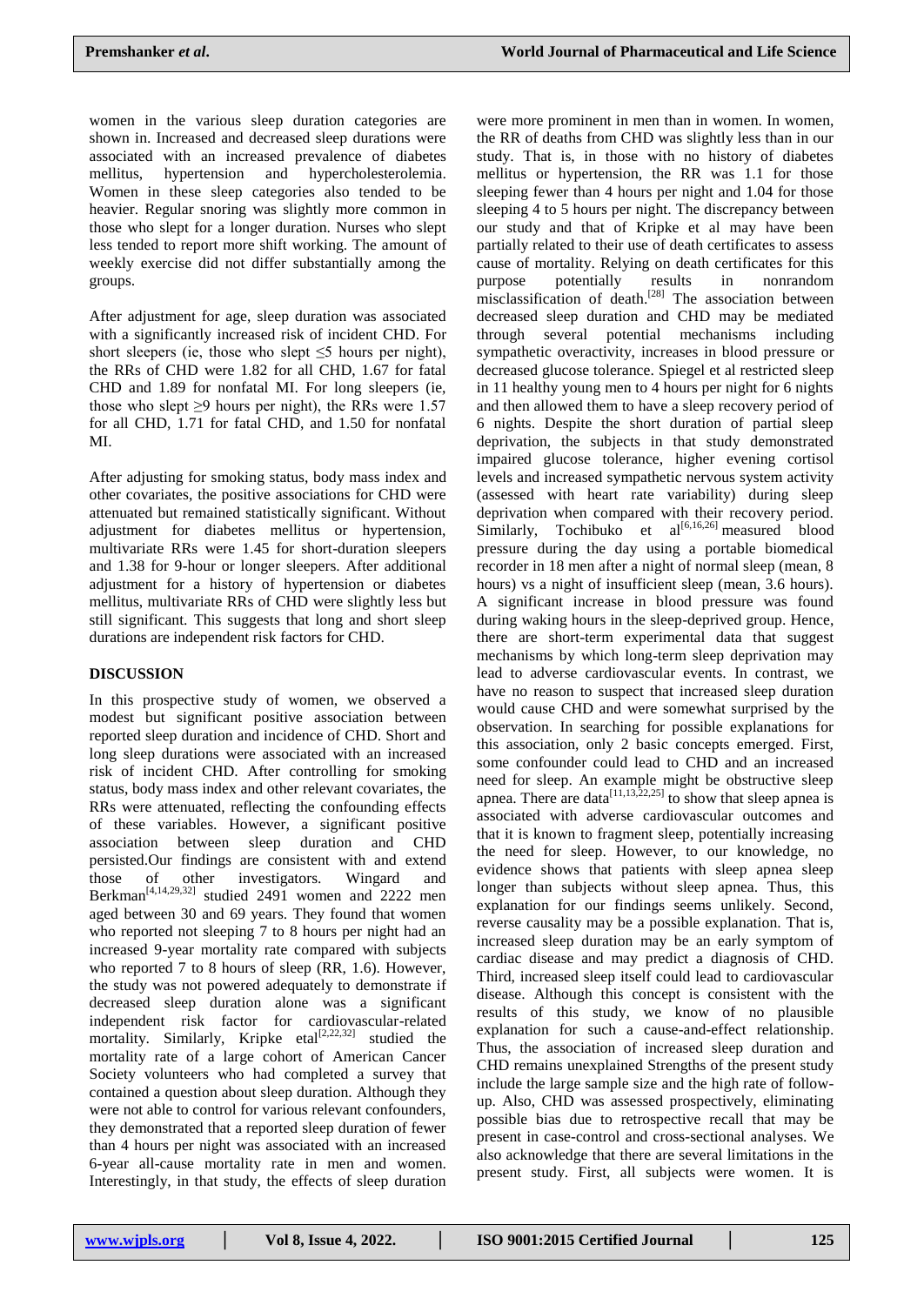possible that men differ from women in effects of sleep duration on incident CHD. However, a prior epidemiologic study<sup>[4,14,24]</sup> demonstrated little difference in the RRs of death in men and women from a decreased sleep time and another  $[23,27,31,32]$  showed that the adverse risk in women may actually be lower than in men. Second, information about sleep duration and other potential risk factors was self-reported by female nurses. The reliability of self-reported sleep duration was not validated and its stability over time is not known. Indeed, given the age range of the participants of the study, changes in lifestyle and sleep pattern in some subjects likely occurred during the 09-year study period. Nevertheless, questions about self-reported sleep duration have been investigated in other studies<sup>[29,30]</sup>, and have been demonstrated to be valid measures when compared with quantitative sleep assessments with actigraphy. Despite this, some misclassification of the sleep duration variable seems likely. However, because outcomes were assessed prospectively, any misclassification of sleep duration would be nondifferential for CHD. Therefore, this would tend to underestimate, rather than overestimate, the effects of sleep duration. Third, our study was observational in design and, thus, we cannot conclude definitively that decreased sleep duration caused CHD. We cannot rule out the presence of unknown confounders that were not accounted for in the final analysis. Because of the substantial change in the RRs by adding known confounders, it is possible that some residual confounding remains. However, it is doubtful that this residual unexplained confounding would completely eliminate the effect seen. Finally, the cause of restricted sleep was not ascertained in our study. Subjects may have had a decreased sleep duration from insomnia (an inability to fall or stay asleep), work or family responsibilities, or staying up late to watch television. It is possible that the cause of sleep restriction may differentially affect the risk of CHD. However, this cannot be determined from our study.

# **CONCLUSION**

Long-term sleep deprivation is common in today's society. According to the 2001 National Sleep Foundation poll, approximately 31% of Indians sleep 6 or fewer hours per day. The cause of this is multifactorial. About 45% of adults report that they sleep less to get more work done, 43% stay up watching television or using the Internet, and 22% report having difficulty falling asleep. Our study suggests that curtailing sleep may have adverse cardiovascular consequences. Indeed, sleeping 5 or fewer hours per night was associated with a 39% increase in risk of CHD, and 6 hours per night with an increase of 18%, compared with sleeping 8 hours per night. Given these results and those of the short-term experimental studies cited previously, adequate daily sleep should not be considered a luxury but an important component of a healthy lifestyle.In conclusion, our data suggest that a short self-reported sleep duration is associated with an

increased risk of CHD. This association persists even after adjustment for age, smoking status, obesity, hypertension, diabetes mellitus and other cardiovascular risk factors. Although cause and effect cannot be proved definitively in this observational study, our results suggest that insufficient duration of sleep may increase CHD risk. Further studies are needed to elucidate better the biological mechanism underlying this association and to determine whether the cause of the sleep deprivation (insomnia vs lifestyle choices) affects its cardiovascular consequences. Finally, the explanation for the increased CHD in patients sleeping 9 hours or longer is unclear and must await data defining why these individuals slept as much as they did. Such information might lead to a logical explanation for the observed increase in CHD.

#### Funding-None.

Conflict of interest-None.

Ethical clearance-Taken from Ethical committee of UPUMS University.

# **REFERENCE**

- 1. National Sleep Foundation, *National Sleep Foundation Sleep Survey.* Washington, DC National Sleep Foundation, 2001.
- 2. Kripke DFSimons RNGarfinkel LHammond EC Short and long sleep and sleeping pills. Is increased mortality associated? *Arch Gen Psychiatry,* 1979; 36: 103-116.
- 3. Qureshi AIGiles WHCroft JBBliwise DL Habitual sleep patterns and risk for stroke and coronary artery disease: a 10-year follow-up from NHANES I. *Neurology,* 1997; 48: 904- 911.
- 4. Wingard DBBerkman LF Mortality risk associated with sleeping patterns among adults. *Sleep,* 1983; 6: 102-107.
- 5. Spiegel KLeproult RVan Cauter E Impact of sleep debt on metabolic and endocrine function. *Lancet,* 1999; 354: 1435-1439.
- 6. Tochibuko OIkeda AMiyajima EIshii M Effects of insufficient sleep on blood pressure monitored by a new multibiomedical recorder. *Hypertension,* 1996; 271: 318-1324.
- 7. Rose GA Blackburn H *Cardiovascular Survey Methods.* Geneva, Switzerland World Health Organization, 1982; WHO Monograph Series 58.
- 8. Stampfer MJ Willett WC Speizer FE et al. Test of the National Death Index. *Am J Epidemiol,* 1984; 119: 837- 839.
- 9. D'Agostino RBLee MLBelanger AJCupples LAAnderson KKannel WB Relation of pooled logistic regression to time dependent Cox regression analysis: the Framingham Heart Study. *Stat Med,* 1990; 91: 501-1515.
- 10. Sehdev AESHutchins GM Problems with proper completion and accuracy of the cause-of-death statement. *Arch Intern Med,* 2001; 161: 277- 284.
- 11. Gottlieb DJYao QRedline SAli TMahowald MW Relation of sleepiness to respiratory